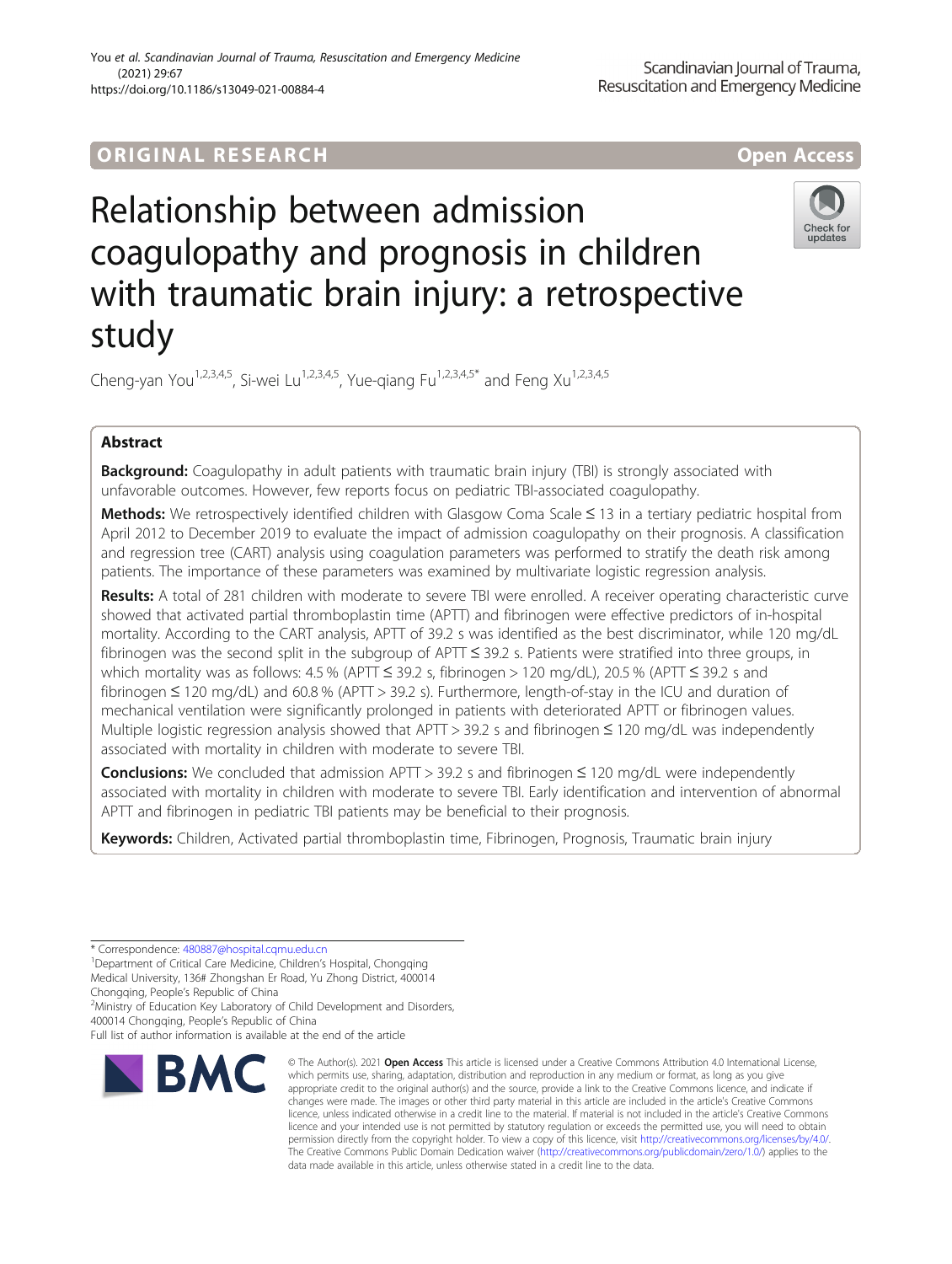### Introduction

Traumatic brain injury (TBI) is one of the leading causes of trauma-induced mortality and disability in children and adolescents  $[1]$  $[1]$ . Coagulation dysfunction is frequently observed following TBI, especially in patients with severe TBI  $[2-4]$  $[2-4]$  $[2-4]$  $[2-4]$  $[2-4]$ . Although there is a trend toward increased use of dynamic hemostatic assays such as thromboelastography (TEG), coagulopathy is still commonly diagnosed by routine coagulation laboratory tests, including the International normalized ratio (INR), activated partial thromboplastin time (APTT) and others, in developing countries.

Current research revealed that abnormalities in routine coagulation laboratory tests upon admission were strong predictors of poor outcomes in patients with TBI [[5](#page-9-0)–[8\]](#page-9-0). Albert et al. [\[8\]](#page-9-0) reported that the mortality of TBI patients with admission coagulopathy, defined by a prolonged INR, prothrombin time (PT) or APTT, was significantly higher than that of the no-coagulopathic group. Kelly et al. [\[6](#page-9-0)] demonstrated that D-dimer elevation upon admission was significantly associated with progression of intracranial hemorrhage (PICH), which is a major cause of secondary brain injury and a worse outcome after TBI.

However, there are relatively few reports focused on coagulation abnormalities in children with TBI. In one comparative study that included pediatric and adult trauma patients, Strumwasser et al. [[9\]](#page-9-0) reported that TBI-related coagulopathy increased in a stepwise fashion with age. Dwivedi et al. [\[3\]](#page-9-0) found that coagulopathy was present in 37.5 % of the pediatric TBI group and 68.03 % of the adult group, and there was a high mortality rate in the coagulopathy group in both the adult and pediatric populations (63.04 and 50 %, respectively). However, it is noteworthy that the population of the pediatric TBI group in their study was relatively small ( $n = 48$ ) [[3](#page-9-0)]. Whittaker et al. [\[10](#page-9-0)] found that early coagulopathy was associated with a modest increase in mortality in pediatric trauma patients without TBI, whereas it was associated with a four-fold increase in mortality among TBI patients. Importantly, coagulopathy in this study was only defined by an INR of 1.2 or greater [[10](#page-9-0)], ignoring the impact of other coagulation parameters. The impact of coagulopathy on children with TBI may be different from that of the adult population and pediatric trauma patients without TBI. Moreover, due to the heterogenic definition of coagulopathy and cutoff values used, the relationship between admission coagulopathy and clinical outcomes in children with TBI remains to be established.

In this study, we aim to evaluate the predictive value of admission coagulation parameters on the prognosis of children with moderate to severe TBI. We hypothesized that the admission coagulation parameters were associated with increased in-hospital mortality, length-of-stay in the ICU and duration of

mechanical ventilation in children with moderate to severe TBI.

#### Methods

# Study design and participants

We retrospectively identified all pediatric patients younger than 18 years with moderate to severe TBI [Glasgow Coma Scale (GCS)  $\leq$  13] who were admitted to the intensive care unit (ICU) at the Children's Hospital of Chongqing Medical University in Chongqing, China, from April 2012 to December 2019. Ethical approval was obtained from the Institutional Ethics Review Board of Children's Hospital, Chongqing Medical University. The need for informed consent was waived due to the anonymous and observational nature of this study. The exclusion criteria of the study were as follows: older than 18 years, injury occurred over 24 h of admission, blood product transfusion prior to sample collection, history of a hemorrhagic disorder, anticoagulant medication before presentation at the Emergency Department.

#### Study parameters and definitions

Blood samples were collected immediately upon arrival at the emergency department. The demographic and clinical information collected included age; gender; weight; mechanism of injury; TBI lesion type; admission GCS score; Abbreviated Injury Scale (AIS); Injury Severity Score (ISS); Pediatric Trauma Score (PTS); systolic blood pressure (SBP); routine laboratory investigations, such as lactate level, INR, APTT, thrombin time (TT), fibrinogen, platelet count (PLT), D-dimer level, white blood cell (WBC) count and hemoglobin (Hgb) level; length of stay (LOS) in the ICU and hospital; duration of mechanical ventilation; and mortality.

The Pediatric Trauma Score (PTS) was developed as a means of providing a rapid accurate assessment of the severity of injury of an injured child and includes weight, airway, SBP, central nervous system, open wound and skeletal states [[11\]](#page-9-0). Hypotension was defined as an admission SBP < 70 mmHg for infants younger than 1 year,  $SBP < 70 + (2 \times age)$ mmHg for patients aged from 1 to 10 years and SBP < 90 mmHg for children aged 11 years and older [\[12](#page-9-0)]. Polytrauma was defined as AIS head  $\geq$  3 with one other AIS region  $\geq$  3. Abnormal pupil was defined by abnormalities in pupil size, symmetry, or pupillary light reactivity.

#### Management of TBI

During hospitalization, TBI patients were given routine care for head trauma, as follows: Midazolam and phenobarbital sodium were used for sedation and sufentanil for analgesia; hyperosmolar medication (mannitol, glycerol fructose, hypertonic saline) was administered to reduce intracranial pressure when needed; temperature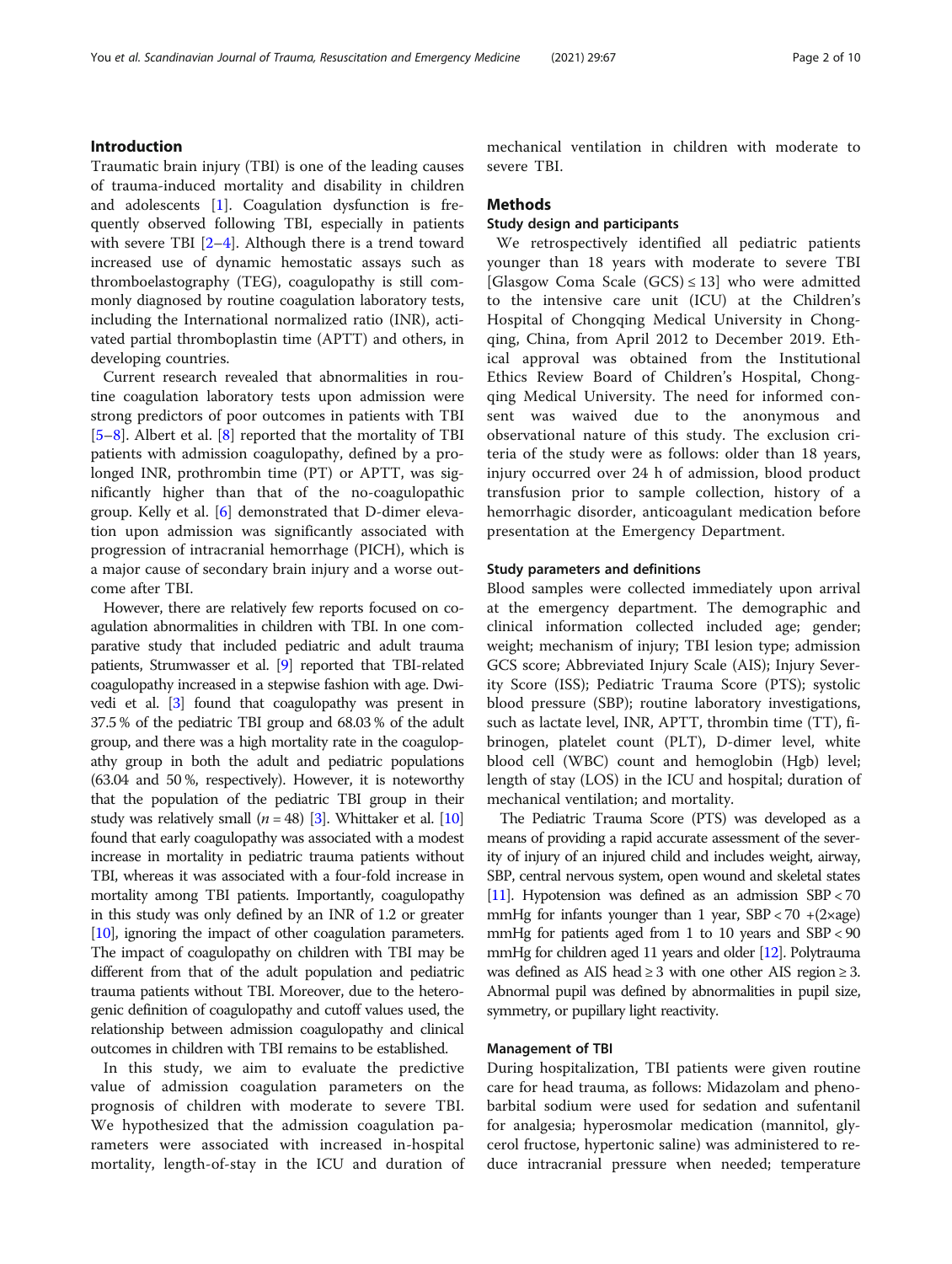was controlled to avoid hyperthermia using temperature-regulating blankets; and neurosurgical interventions were performed, including monitoring of intracranial pressure, external ventricular draining, evacuation of hematoma, dissection of necrotic brain tissue, decompressive craniectomy and reduction of separation-fracture.

#### **Outcomes**

The primary outcome measure was post-trauma mortality that occurred in the hospital. The secondary outcome measures were duration of mechanical ventilation and length of stay (LOS) in the ICU and hospital. To account for death as a competing outcome, we considered the need for mechanical ventilation as ventilator-free days with a maximum of 14 days. For LOS, we used ICU- and hospital-free days with maximums of 14 and 28 days, respectively.

#### Statistical analysis

All data analyses were performed using the IBM SPSS Statistics for Windows, version 23.0 (IBM Corp, Armonk NY, USA). Receiver operating characteristic (ROC) curves were calculated using Medcalc (version 19.0.7 Ostend, Belgium). Baseline characteristics were compared between survivors and non-survivors during the hospital stay. Continuous variables are expressed as the median and interquartile range (IQR) and were compared using the Mann Whitney U-test for two groups or the Kruskal-Wallis H test for more than two groups. Categorical variables are expressed as percentages, and the Chi-Square test/Fishers test was performed to compare proportions. A  $p$  value of <0.05 was considered statistically significant.

ROC curves were used to assess the predictive performance of routine coagulation parameters for mortality in the overall TBI group and the subgroup of isolated TBI. The classification and regression tree (CART) is a predictive model used to explore variables that exist as multicollinearity problems by selecting only one variable as the most important discriminator, and it has become increasingly popular in the medical field [\[13](#page-9-0)]. Considering this, we performed a CART analysis to investigate which coagulation parameters best predicted mortality risk and their optimal cut-off values. Finally, based on the cut-off value from the CART analysis, multivariate logistic regression analysis was performed to identify risk factors independently associated with mortality after adjusting for other factors that were significant at  $p < 0.05$ .

#### Results

#### Clinical characteristics

A total of 281 children with moderate to severe TBI were enrolled. Of these children, 53 (18.9 %) died in the hospital. The baseline and clinical characteristics of the survivors ( $n = 228$ ) and non-survivors ( $n = 53$ ) in the overall group and the isolated TBI group are summarized respectively in Tables [1](#page-3-0) and [2](#page-4-0). Males comprised 60.5 % of the total study population. Survivors had significantly a higher GCS and PTS than non-survivors  $(p < 0.05)$  in both the overall group and isolated TBI group, which indicated that the injury severity was closely associated with death. However, the comparison of ISS between survivors and non-survivors in the isolated TBI group was of no significance, which may due to the relative mild damage to other parts of the body in the isolated TBI group. Fall was the leading cause of TBI in both the overall group and the isolated TBI group (135, 48.0 % and 63, 46.0 % respectively), the rest of the causes of the TBI cases were road traffic accidents (109, 38.8 % and 43, 31.4 % respectively) and others. The most common intracranial lesions in the enrolled patients in decreasing order of frequency were as follows: subarachnoid hemorrhage (137, 48.8 %), contusion (125, 44.5 %), subdural hemorrhage (98, 34.9 %), extradural hemorrhage (82, 29.2 %) and intraparenchymal hemorrhage (42, 14.9 %).

One hundred forty-four (51.2 %) patients presented with polytrauma. Compared with survivors, non-survivors showed significantly higher rates of hypotension and abnormal pupil at admission in the overall group (28.3 % vs. 8.3 %, 88.7 % vs. 27.2 %). While in the subgroup of isolated TBI patients, the incidence of admission hypotension in non-survivors and survivors was of no significance (15.8 % vs. 7.6 %,  $p = 0.373$ ). The baseline admission lactate level, INR and APTT were significantly higher in non-survivors than survivors in both the overall group and the subgroup of isolated TBI patients, while the reverse was true of the fibrinogen level and Hgb concentration. The platelet count was significant decrease in the overall group ( $p =$ 0.006), but this change was not observed in the subgroup of isolated TBI patients ( $p = 0.830$ ). However, the D-dimer level and WBC count were not significantly elevated in non-survivors compared to survivors in both the overall group and the isolated TBI group.

According to the comparisons of demographics and clinical data in patients with isolated TBI and polytrauma in Table [3,](#page-5-0) we found that the age, weight, and severity of injury in polytrauma patients were significantly greater than isolated TBI patients, and the incidence of traffic and fall was greater than patients in isolated TBI group. This may due to the relatively wider range of activities among elder children. Compared with the isolated TBI patients, the percentage of abnormal pupil, the level of admission lactate, INR, APTT, D-dimer were significantly elevated in children with polytrauma, and the level of fibrinogen and platelet was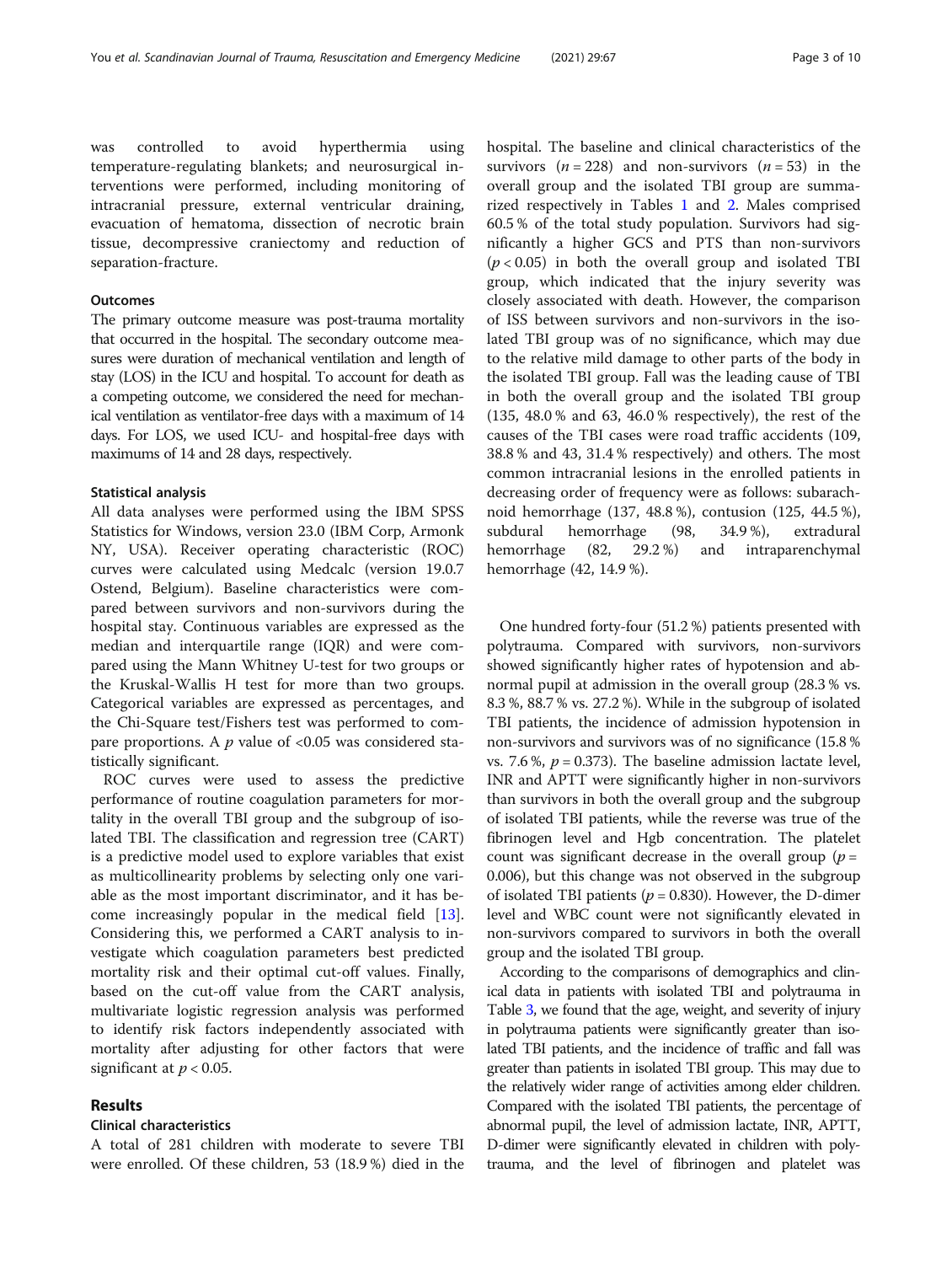|                                  | All patients<br>$(n = 281)$ | Survivors<br>$(n = 228)$     | <b>Non-survivors</b><br>$(n=53)$ | P value |
|----------------------------------|-----------------------------|------------------------------|----------------------------------|---------|
| Baseline Demographics            |                             |                              |                                  |         |
| Age, M                           | 50.0 (19.5-87.0)            | 51.0 (20.3-87.0)             | 49.0 (18.0-85.5)                 | 0.678   |
| Weight, kg                       | 17.0 (11.3-24.0)            | 17.5 (11.0-25.0)             | 15.0 (12.0-21.3)                 | 0.419   |
| Gender, male, n (%)              | 170 (60.5 %)                | 141 (61.8%)                  | 29 (54.7 %)                      | 0.339   |
| Injury severity                  |                             |                              |                                  |         |
| GCS                              | $8(6-10)$                   | $8(7-11)$                    | $5(3-7)$                         | < 0.001 |
| PTS                              | $5(3-7)$                    | $5(3-7)$                     | $2(1-4)$                         | < 0.001 |
| <b>ISS</b>                       | $18(13-27)$                 | $18(9-25)$                   | $25(18-30)$                      | 0.003   |
| Mechanism of injury              |                             |                              |                                  | 0.505   |
| Traffic, n (%)                   | 109 (38.8 %)                | 92 (40.4 %)                  | 17 (32.1 %)                      |         |
| Fall, n (%)                      | 135 (48.0 %)                | 106 (46.5 %)                 | 29 (54.7 %)                      |         |
| Others, n (%)                    | 37 (13.2 %)                 | 30 (13.2 %)                  | 7 (13.2 %)                       |         |
| Lesion type                      |                             |                              |                                  |         |
| EDH, n (%)                       | 82 (29.2 %)                 | 74 (32.5 %)                  | 8 (15.1 %)                       | 0.018   |
| SDH, n (%)                       | 98 (34.9 %)                 | 78 (34.2 %)                  | 20 (37.7 %)                      | 0.476   |
| SAH, n (%)                       | 137 (48.8 %)                | 106 (46.5 %)                 | 31 (58.5 %)                      | 0.057   |
| Contusion, n (%)                 | 125 (44.5 %)                | 102 (44.7 %)                 | 23 (43.4 %)                      | 0.932   |
| Intraparenchymal hemorrhage,n(%) | 42 (14.9 %)                 | 36 (15.8 %)                  | 6 (11.3 %)                       | 0.477   |
| Polytrauma, n (%)                | 144 (51.2 %)                | 110 (48.2 %)                 | 34 (64.2 %)                      | 0.037   |
| Abnormal pupil, n (%)            | 109 (38.8 %)                | 62 (27.2 %)                  | 47 (88.7 %)                      | < 0.001 |
| Hypotension, n (%)               | 34 (12.1 %)                 | 19 (8.3 %)                   | 15 (28.3 %)                      | < 0.001 |
| Laboratory investigations        |                             |                              |                                  |         |
| Lactate, mmol/L                  | $2.1$ (0.8-4.0)             | $1.5(0.8-3.2)$               | 4.6 (2.9-7.0)                    | < 0.001 |
| <b>INR</b>                       | $1.16(1.07-1.34)$           | $1.14(1.05 - 1.26)$          | $1.49(1.21 - 1.94)$              | < 0.001 |
| APTT, s                          | 29.4 (26.0-35.3)            | 28.6 (25.4-32.5)             | 44.4 (29.6-68.3)                 | < 0.001 |
| Fibrinogen, mg/dL                | 134.0<br>$(82.0 - 182.0)$   | 143.0<br>$(104.8 - 188.0)$   | 71.0<br>$(50.0 - 112.0)$         | < 0.001 |
| $\Pi$ , s                        | 18.7 (17.3-21.3)            | 18.3 (17.1-20.3)             | 22 (18.8-30.1)                   | < 0.001 |
| D-dimer, ug/L                    | 14,040<br>$(3965 - 22,865)$ | 13,665<br>$(3790 - 22, 348)$ | 16,460<br>$(5280 - 29,695)$      | 0.127   |
| PLT, /uL                         | 261.0<br>$(200.0 - 324.0)$  | 264.5<br>$(208.3 - 331.3)$   | 210.0<br>$(158.0 - 298.0)$       | 0.006   |
| Hgb, g/L                         | 98.0<br>$(81.5 - 111.0)$    | 101.0<br>$(84.3 - 113.0)$    | 85.0<br>$(68.0 - 102.0)$         | < 0.001 |
| WBC, *10^9/L                     | $16.6(12.2 - 21.5)$         | $16.7(12.2 - 21.1)$          | $15.9(12.7 - 23.1)$              | 0.486   |

## <span id="page-3-0"></span>**Table 1** Demographics and clinical data of all TBI patients by survivors and non-survivors

Data are shown as the median (interquartile range) or a number (percentage)

M month, GCS Glasgow Coma Score, PTS Pediatric Trauma Score, ISS Injury Severity Score, EDH epidural hemorrhage, SDH subdural hemorrhage,

SAH subarachnoid hemorrhage, INR International normalized ratio, APTT activated partial thromboplastin time, TT Thrombin time, PLT platelet count, HgB hemoglobin, WBC white blood cell

significantly decreased in polytrauma patients. In addition, we found that the rate of hypotension, TT and Hgb concentration were of no significance in the two groups.

#### ROC curve analyses of in-hospital mortality

ROC curve analysis in the overall group (Table [4](#page-5-0)) showed that the INR  $(AUC = 0.770, 95\% CI: 0.716-$ 0.818,  $p < 0.001$ ), APTT (AUC = 0.781, 95 % CI:0.728– 0.828, p < 0.001), TT (AUC = 0.749, 95 % CI:0.694–0.798,  $p < 0.001$ ), fibrinogen level (AUC = 0.759, 95 % CI: 0.704–0.808,  $p < 0.001$ ), and PLT (AUC = 0.621, 95 % CI: 0.562–0.678,  $p = 0.01$ ) were effective predictors of inhospital mortality in children with moderate to severe TBI. We also performed ROC curve analysis of conventional coagulation tests for in-hospital mortality in the subgroup of isolated TBI patients (Table [5\)](#page-5-0). The results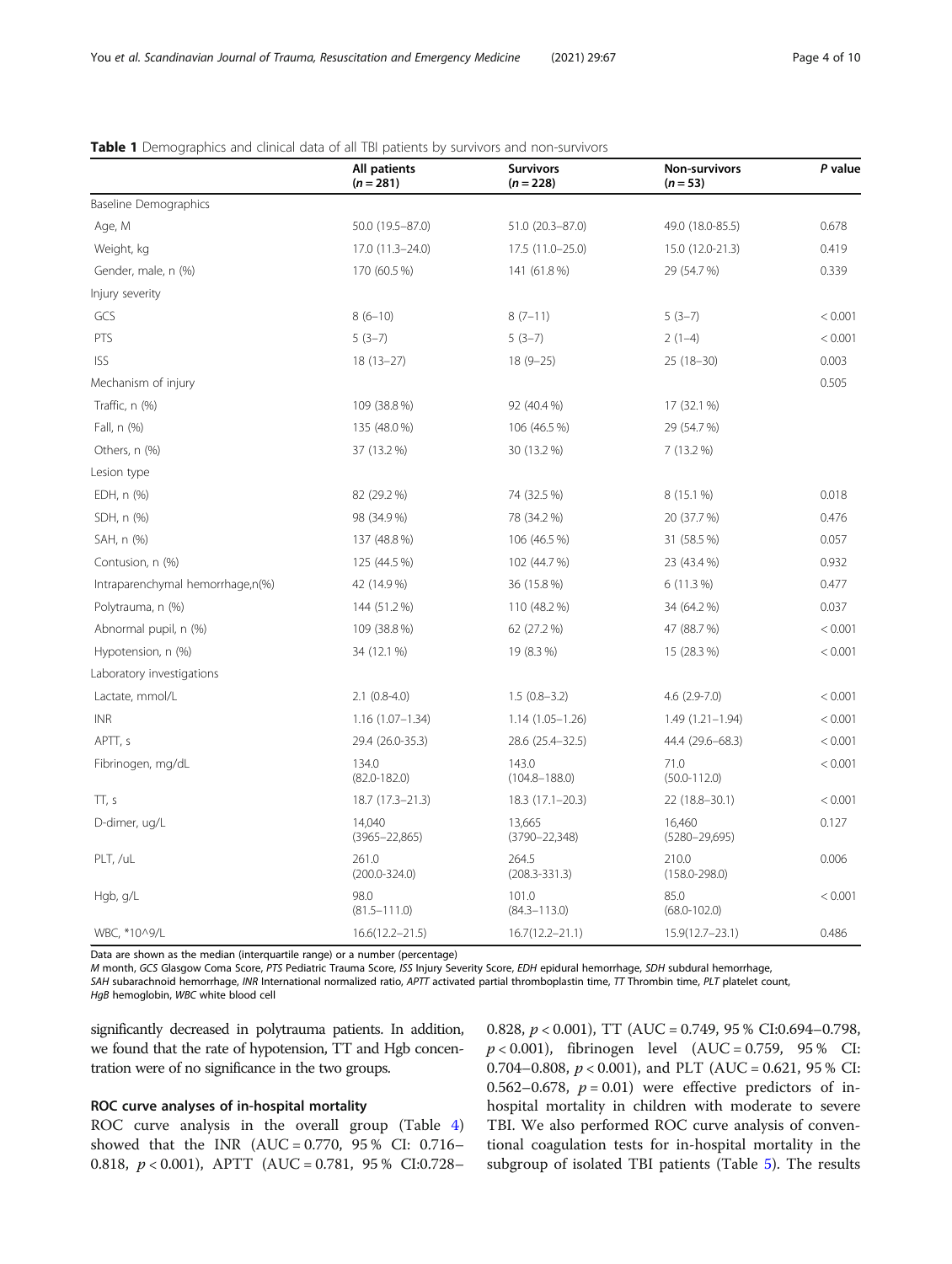| Page 5 of 10 |  |
|--------------|--|
|--------------|--|

|                              | Isolated<br><b>TBI patients</b><br>$(n = 137)$ | <b>Survivors</b><br>$(n = 118)$ | Non-survivors<br>$(n = 19)$ | P value |
|------------------------------|------------------------------------------------|---------------------------------|-----------------------------|---------|
| <b>Baseline Demographics</b> |                                                |                                 |                             |         |
| Age, M                       | 36.0 (12.5-79.0)                               | 45.0 (13.0-80.0)                | 17.0(11.0-58.0)             | 0.112   |
| Weight, kg                   | 15.0 (10.0-22.0)                               | 15.5 (10.0-23.0)                | $12.0(9.0-15.0)$            | 0.117   |
| Gender, male, n (%)          | 78 (56.9 %)                                    | 69 (58.5 %)                     | 9(47.4%                     | 0.456   |
| Injury severity              |                                                |                                 |                             |         |
| GCS                          | $9(7-12)$                                      | $9(7-12)$                       | $6(4-8)$                    | 0.001   |
| PTS                          | $6(4-8)$                                       | $7(4-8)$                        | $4(2-6)$                    | 0.001   |
| <b>ISS</b>                   | $16(9-18)$                                     | $16(9-16)$                      | $16(9-25)$                  | 0.119   |
| Mechanism of injury          |                                                |                                 |                             | 0.668   |
| Traffic, n (%)               | 43 (31.4 %)                                    | 39 (33.1 %)                     | 4(21.1%                     |         |
| Fall, n (%)                  | 63 (46.0 %)                                    | 54 (45.8%)                      | $9(47.4\%)$                 |         |
| Others, n (%)                | 31 (22.6 %)                                    | 25 (21.2 %)                     | 6 (31.6 %)                  |         |
| Abnormal pupil, n (%)        | 44 (32.1 %)                                    | 28 (23.7 %)                     | 16 (84.2 %)                 | < 0.001 |
| Hypotension, n (%)           | 12 (8.8 %)                                     | $9(7.6\%)$                      | 3 (15.8 %)                  | 0.373   |
| Laboratory investigations    |                                                |                                 |                             |         |
| Lactate, mmol/L              | $1.4(0.8-3.4)$                                 | $1.2(0.7-2.7)$                  | $4.4(2.8-8.3)$              | < 0.001 |
| $\ensuremath{\mathsf{INR}}$  | $1.12(1.03 - 1.24)$                            | $1.11(1.03 - 1.20)$             | 1.22 (1.09-1.49)            | 0.027   |
| APTT, s                      | 28.6 (25.0-33.2)                               | 27.7 (24.7-32.7)                | 29.7 (27.5-47.4)            | 0.034   |
| Fibrinogen, mg/dL            | 143.0<br>$(97.0 - 190.0)$                      | 150.0<br>$(110.0 - 194.0)$      | 71.0<br>$(105.0 - 157.0)$   | 0.024   |
| TT, s                        | 18.4 (17.3-21.2)                               | 18.3 (17.1-20.7)                | 18.9 (17.9-22.1)            | 0.082   |
| D-dimer, ug/L                | 9810<br>$(2385 - 17, 865)$                     | 10,430<br>$(2413 - 18,458)$     | 5540<br>$(1570 - 16,600)$   | 0.645   |
| PLT, /uL                     | 283.0<br>$(214.5 - 344.5)$                     | 283.0<br>$(216.5 - 343.0)$      | 262.0<br>$(203.0 - 420.0)$  | 0.830   |
| Hgb, g/L                     | 101.0<br>$(81.5 - 112.5)$                      | 103.0<br>$(81.8 - 114.3)$       | 90.0<br>$(78.0 - 102.0)$    | 0.044   |
| WBC, *10^9/L                 | 15.7<br>$(11.9 - 21.1)$                        | 15.7<br>$(11.9 - 21.0)$         | 14.3<br>$(11.4 - 21.7)$     | 0.746   |

#### <span id="page-4-0"></span>Table 2 Demographics and clinical data of isolated TBI patients by survivors and non-survivors

Data are shown as the median (interquartile range) or a number (percentage)

M month, GCS Glasgow Coma Score, PTS Pediatric Trauma Score, INR International normalized ratio, APTT activated partial thromboplastin time, TT Thrombin time, PLT platelet count, Hgb hemoglobin, WBC white blood cell

showed that admission INR (AUC 0.659, 95 %CI 0.497– 0.821, P = 0.027), APTT (AUC 0.652, 95 %CI 0.515-0.789, P = 0.034), fibrinogen (AUC 0.662, 95 %CI 0.519– 0.805,  $P = 0.024$ ) could also effectively predict the inhospital mortality. But the area under the curve was not as large as in the overall group.

#### CART analysis for in-hospital mortality

CART analysis was carried out using coagulation parameters, including the INR, APTT, TT, fibrinogen, and PLT, to predict mortality in children with TBI (Fig. [1](#page-7-0)). Consequently, APTT was identified as the best discriminator, with an optimal cut-off value of 39.2 s; 120 mg/ dL fibrinogen was the second split in the subgroup of APTT  $\leq$  39.2 s. As a result, patients were stratified into

three groups: a low-risk group (group A) with  $APTT \leq$ 39.2 s and fibrinogen > 120 mg/dL, an intermediate-risk group (group B) with APTT  $\leq$  39.2 s and fibrinogen  $\leq$ 120 mg/dL, and a high- risk group (group C) with APTT > 39.2 s. The mortality rates for groups A, B and C were 4.5 %, 20.5 and 60.8 %, respectively. The predictive accuracy of the CART model was 85.1 %, and the risk of misclassification was 18.9 %.

# Clinical characteristics of Group A, Group B and Group C established by CART

The clinical characteristics of group A, group B and group C are compared in Table [6.](#page-6-0) Compared with group A and B, children in group C had significantly more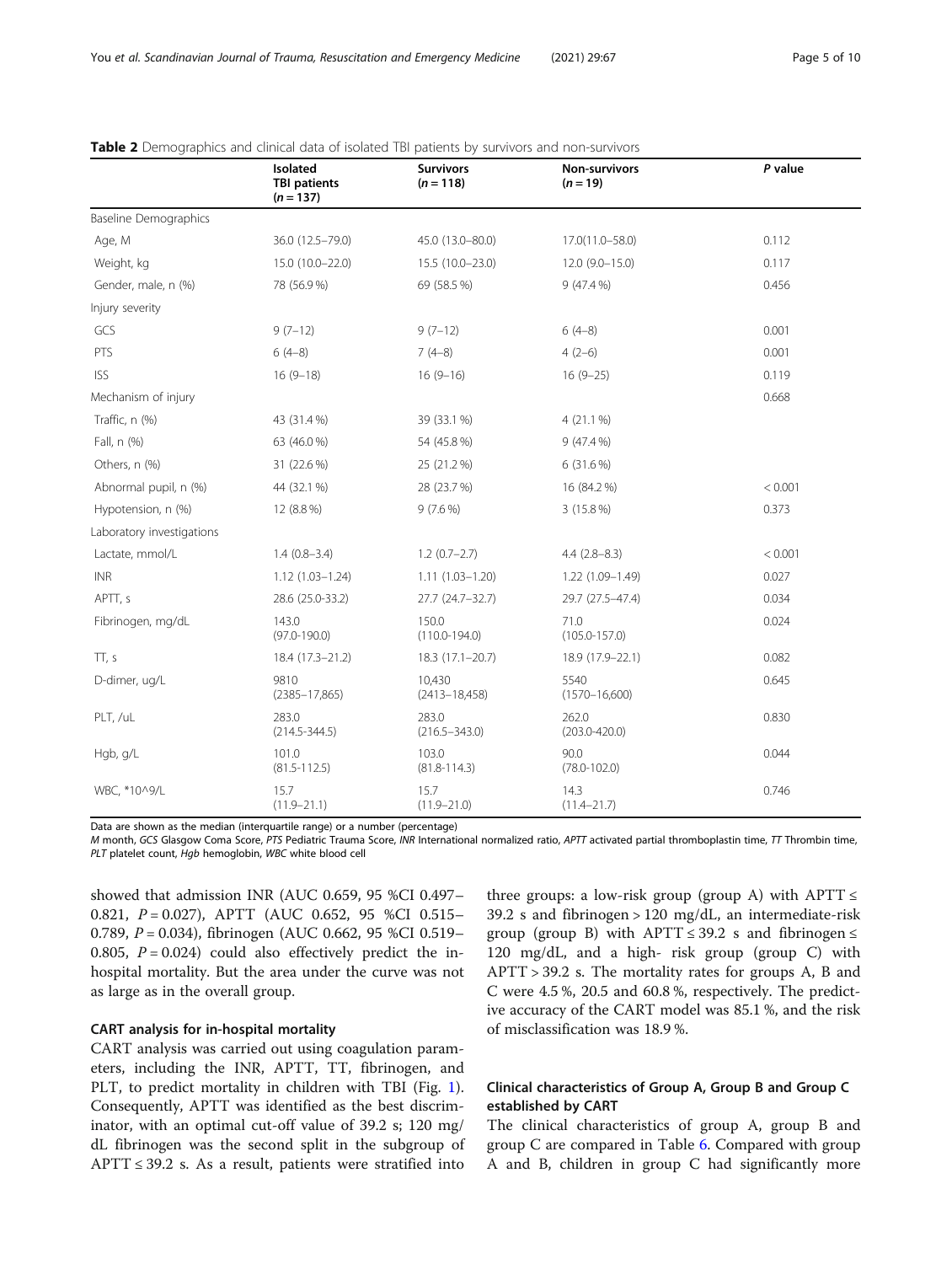|                              | <b>Isolated TBI</b><br>$(n = 137)$ | $TBI + other$<br>$(n = 144)$ | P value |
|------------------------------|------------------------------------|------------------------------|---------|
| <b>Baseline Demographics</b> |                                    |                              |         |
| Age, M                       | 36.0 (12.5-79.0)                   | 60.5 (29.3-96.0)             | < 0.001 |
| Weight, kg                   | 15.0 (10.0-22.0)                   | 19.5 (13.6-25.0)             | 0.001   |
| Gender, male, n (%)          | 78 (56.9 %)                        | 92 (63.9%)                   | 0.233   |
| Injury severity              |                                    |                              |         |
| GCS                          | $9(7-12)$                          | $7(5-8)$                     | < 0.001 |
| PTS                          | $6(4-8)$                           | $4(2-6)$                     | < 0.001 |
| <b>ISS</b>                   | $16(9-17.5)$                       | $25(18-34)$                  | < 0.001 |
| Mechanism of injury          |                                    |                              | < 0.001 |
| Traffic, n (%)               | 43 (31.4 %)                        | 66 (45.8%)                   |         |
| Fall, n (%)                  | 63 (46.0 %)                        | 72 (50.0 %)                  |         |
| Others, n (%)                | 31 (22.6 %)                        | 6 (4.2 %)                    |         |
| Abnormal pupil               | 44 (32.1 %)                        | 65 (45.1 %)                  | 0.028   |
| Hypotension, n (%)           | 12 (8.8 %)                         | 22 (15.3 %)                  | 0.103   |
| Laboratory investigations    |                                    |                              |         |
| Lactate, mmol/L              | $1.4(0.8-3.4)$                     | $2.8(1.1-4.4)$               | 0.001   |
| <b>INR</b>                   | $1.12(1.03 - 1.24)$                | $1.24(1.12 - 1.51)$          | < 0.001 |
| APTT, s                      | 28.6 (25.0-33.2)                   | 30.4 (27.4-39.2)             | 0.001   |
| Fibrinogen, mg/dL            | 143.0 (97.0-190.0)                 | 123.0 (72.0-178.0)           | 0.033   |
| TT, s                        | 18.4 (17.3-21.2)                   | 18.9 (17.3-21.8)             | 0.26    |
| D-dimer, ug/L                | 9810<br>$(2385 - 17, 865)$         | 16,775 (7098-28,523)         | < 0.001 |
| PLT, /uL                     | 283.0 (214.5-344.5)                | 247.5 (167.8-299.5)          | 0.001   |
| Hgb, g/L                     | 101.0 (81.5-112.5)                 | 98.0 (81.3-110.0)            | 0.283   |
| WBC, *10^9/L                 | $15.7(11.9 - 21.1)$                | $13.1(12.7 - 22.0)$          | 0.120   |

<span id="page-5-0"></span>

|  | <b>Table 3</b> Comparison between isolated TBI patients and polytrauma patients |  |  |  |  |
|--|---------------------------------------------------------------------------------|--|--|--|--|
|--|---------------------------------------------------------------------------------|--|--|--|--|

Data are shown as the median (interquartile range) or a number (percentage)

M month, GCS Glasgow Coma Score, PTS Pediatric Trauma Score, ISS Injury Severity Score, INR International normalized ratio, APTT activated partial thromboplastin time,  $TT$  Thrombin time,  $PLT$  platelet count,  $Hgb$  hemoglobin, WBC white blood cell

severe injury scores. The proportions of polytrauma and hypotension in group C were significantly higher than those in group A and B, respectively. Significantly elevated lactate and decreased Hgb were also observed in group C compared to groups A and B. Increased inhospital mortality and prolonged durations of mechanical ventilation and ICU stay were observed in groups B and C compared to group A. Additionally, decreased ventilator-free days, ICU-free days and hospital-free days were observed in groups B and C compared to group A.

Table 4 ROC curve analysis of conventional coagulation tests for in-hospital mortality in all TBI patients

| <b>Variables</b> | <b>AUC</b> | 95 %CI          | Ρ       |
|------------------|------------|-----------------|---------|
| <b>INR</b>       | 0.770      | $0.716 - 0.818$ | < 0.001 |
| APTT             | 0.781      | 0.728-0.828     | < 0.001 |
| π                | 0.749      | $0.694 - 0.798$ | < 0.001 |
| Fibrinogen       | 0.759      | $0.704 - 0.808$ | < 0.001 |
| PI T             | 0.621      | $0.562 - 0.678$ | 0.01    |

AUC area under the curve, CI confidence interval, INR International normalized ratio, APTT activated partial thromboplastin time,  $T$ Thrombin time, PLT platelet

|  |                                                    |  | Table 5 ROC curve analysis of conventional coagulation tests |  |
|--|----------------------------------------------------|--|--------------------------------------------------------------|--|
|  | for in-hospital mortality in isolated TBI patients |  |                                                              |  |

| <b>Variables</b> | <b>AUC</b> | 95 %CI          | Ρ     |
|------------------|------------|-----------------|-------|
| <b>INR</b>       | 0.659      | $0.497 - 0.821$ | 0.027 |
| APTT             | 0.652      | $0.515 - 0.789$ | 0.034 |
| $\top$           | 0.624      | $0.489 - 0.759$ | 0.082 |
| Fibrinogen       | 0.662      | 0.519-0.805     | 0.024 |
| PI T             | 0.485      | $0.327 - 0.642$ | 0.830 |

AUC area under the curve, CI confidence interval, INR International normalized ratio,  $APTT$  activated partial thromboplastin time,  $TT$  Thrombin time, PLT platelet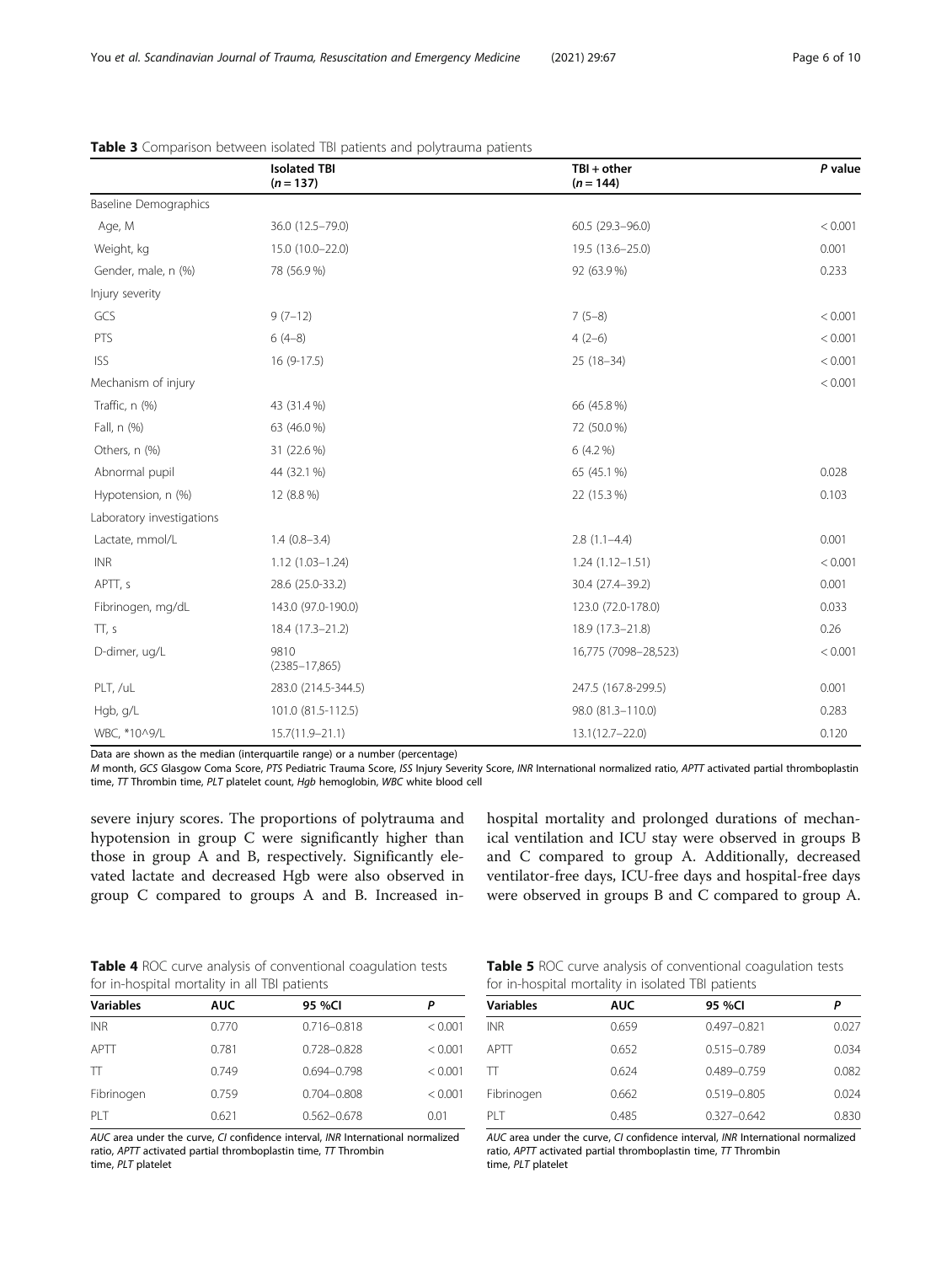|                         | Group A                 | Group B                 | Group C                 | P <sup>a</sup> |         | <b>Pairwise Comparisons</b> |         |
|-------------------------|-------------------------|-------------------------|-------------------------|----------------|---------|-----------------------------|---------|
|                         | $(n = 157)$             | $(n=73)$                | $(n = 51)$              |                | AvB     | AvC                         | BvC     |
| Age, M                  | 60.0<br>$(23.0 - 95.5)$ | 36.0<br>$(14.5 - 88.0)$ | 37.0<br>$(21.0 - 78.0)$ | 0.056          |         |                             |         |
| Males, n (%)            | 90<br>$(57.3\%)$        | 48<br>$(65.8\%)$        | 32<br>(62.7%)           | 0.446          |         |                             |         |
| Weight, kg              | 18.0<br>$(12.3 - 25.0)$ | 16.0<br>$(10.5 - 22.0)$ | 15.0<br>$(10.0 - 20.0)$ | 0.073          |         |                             |         |
| GCS                     | $8(7-12)$               | $8(6-9)$                | $5(3-7)$                | < 0.001        | 0.038   | < 0.001                     | < 0.001 |
| PTS                     | $6(4-8)$                | $4(3-6)$                | $2(1-3)$                | < 0.001        | 0.003   | < 0.001                     | < 0.001 |
| <b>ISS</b>              | $18(9 - 25)$            | $18(12 - 29)$           | $25(18-34)$             | < 0.001        | 0.333   | < 0.001                     | 0.067   |
| Polytrauma,n (%)        | 72 (45.9%)              | 37 (50.7 %)             | 35 (68.6 %)             | 0.018          |         |                             |         |
| Hypotension,n(%)        | $6(3.8\%)$              | 10 (13.7 %)             | 18 (35.5 %)             | < 0.001        |         |                             |         |
| Lactate, mmol/L         | $1.3(0.7-2.8)$          | $2.8(1.1-4.4)$          | $4.9(2.9 - 7.1)$        | < 0.001        | < 0.001 | < 0.001                     | 0.001   |
| Hgb, g/L                | 106 (92-118)            | 92 (79-105)             | 76 (55-85)              | < 0.001        | < 0.001 | < 0.001                     | 0.001   |
| Death, n (%)            | 7(4.5%)                 | 15 (20.5 %)             | 31 (60.8 %)             | < 0.001        |         |                             |         |
| HLOS, d                 | $20(12-37)$             | $20(12-34)$             | $6(1-25)$               | < 0.001        |         | < 0.001                     | 0.001   |
| Hospital-free days, d   | $7(0-15)$               | $2(0-12)$               | $0(0-0)$                | < 0.001        | 0.148   | < 0.001                     | < 0.001 |
| ILOS, d                 | $2(1-5)$                | $4(1-11)$               | $4(1-9)$                | 0.01           | 0.017   | 0.146                       | 1       |
| ICU-free days, d        | $12(9-13)$              | $7(0-13)$               | $0(0-1)$                | < 0.001        | < 0.001 | < 0.001                     | < 0.001 |
| Intubation days, d      | $1(1-2)$                | $2(1-6)$                | $2(1-6)$                | < 0.001        | < 0.001 | 0.001                       | 1       |
| Intubation-free days, d | $13(11-13)$             | $6(0-10)$               | $0(0-0)$                | < 0.001        | < 0.001 | < 0.001                     | < 0.001 |

<span id="page-6-0"></span>Table 6 Comparison of clinical characteristics among groups A, B and C

Data are shown as the median (interquartile range) or a number (percentage)

M month, GCS Glasgow Coma Score, PTS Pediatric Trauma Score, ISS Injury Severity Score, Hgb hemoglobin, HLOS hospital length-of-stay, ICU intensive care unit, ILOS ICU length-of-stay

<sup>a</sup>Kruskal–Wallis or Chi-square test for continuous or categorical variables, respectively

However, the LOS in hospital in group C was less than in groups A and B, which may due to the higher mortality rate of group C.

#### Multivariate logistic regression analysis for mortality

Based on the cut-off value from the CART analysis, multivariate logistic regression analysis was performed to assess the effect of abnormal coagulation parameters, including  $APTT > 39.2$  s, fibrinogen  $\leq 120$  mg/dL, hypotension,  $GCS \leq 8$ ,  $ISS \geq 16$ ,  $Hgb < 90$  g/L, lactate  $> 2$ mmol/L, polytrauma and abnormal pupil. Consequently, we concluded that  $APTT > 39.2$  s (OR = 13.189, 95 %) CI4.101-42.411, P < 0.001), fibrinogen ≤ 120 mg/dL (OR = 3.871, 95 % CI1.443-10.388,  $P = 0.007$ ), and abnormal pupil  $(OR = 16.680, 95\% \text{ CI}5.405-51.474, P < 0.001)$ were independently associated with in-hospital mortality in the overall TBI patients (Table [7](#page-7-0)).

#### **Discussion**

Coagulation disorders after TBI can refer to the disruption of the balance between coagulation and anticoagulation after injury [\[14\]](#page-9-0). The proposed mechanisms that trigger hemostatic disorders after TBI are still complex and controversial. The most widely accepted hypothesis

is the activation of tissue factors, which are released from the damaged brain and lead to the depletion of coagulation factors [[15\]](#page-9-0). Endothelial activation, protein C pathway activation, and endogenous plasminogen activator release were also found to contribute to the occurrence of coagulopathy in TBI patients  $[16–18]$  $[16–18]$  $[16–18]$  $[16–18]$  $[16–18]$ .

In our analysis, children with APTT > 39.2 s or fibrino $gen \leq 120$  mg/dL were more likely to present with lower GCS and PTS and higher ISS, consistent with other studies on patients with TBI [\[5](#page-9-0), [19\]](#page-9-0). Joseph et al. [[19](#page-9-0)] defined coagulopathy as a prolonged INR and APTT or a decreased platelet count and found that adult TBI patients with coagulopathy were more likely to present with a lower GCS score and higher ISS. Talving et al. [[20\]](#page-9-0) identified GCS  $\leq$  8 and ISS  $\geq$  16 as independent risk factors for the development of coagulopathy in adult TBI patients. However, to the best of our knowledge, there is limited research that has explored the relationship between PTS and coagulopathy presentation. According to our study, a lower PTS was also associated with deteriorated APTT or fibrinogen values, similar to GCS and ISS.

We found that the occurrence of hypotension was significantly higher in TBI children with deteriorated APTT or fibrinogen values. Serum lactate is a by-product of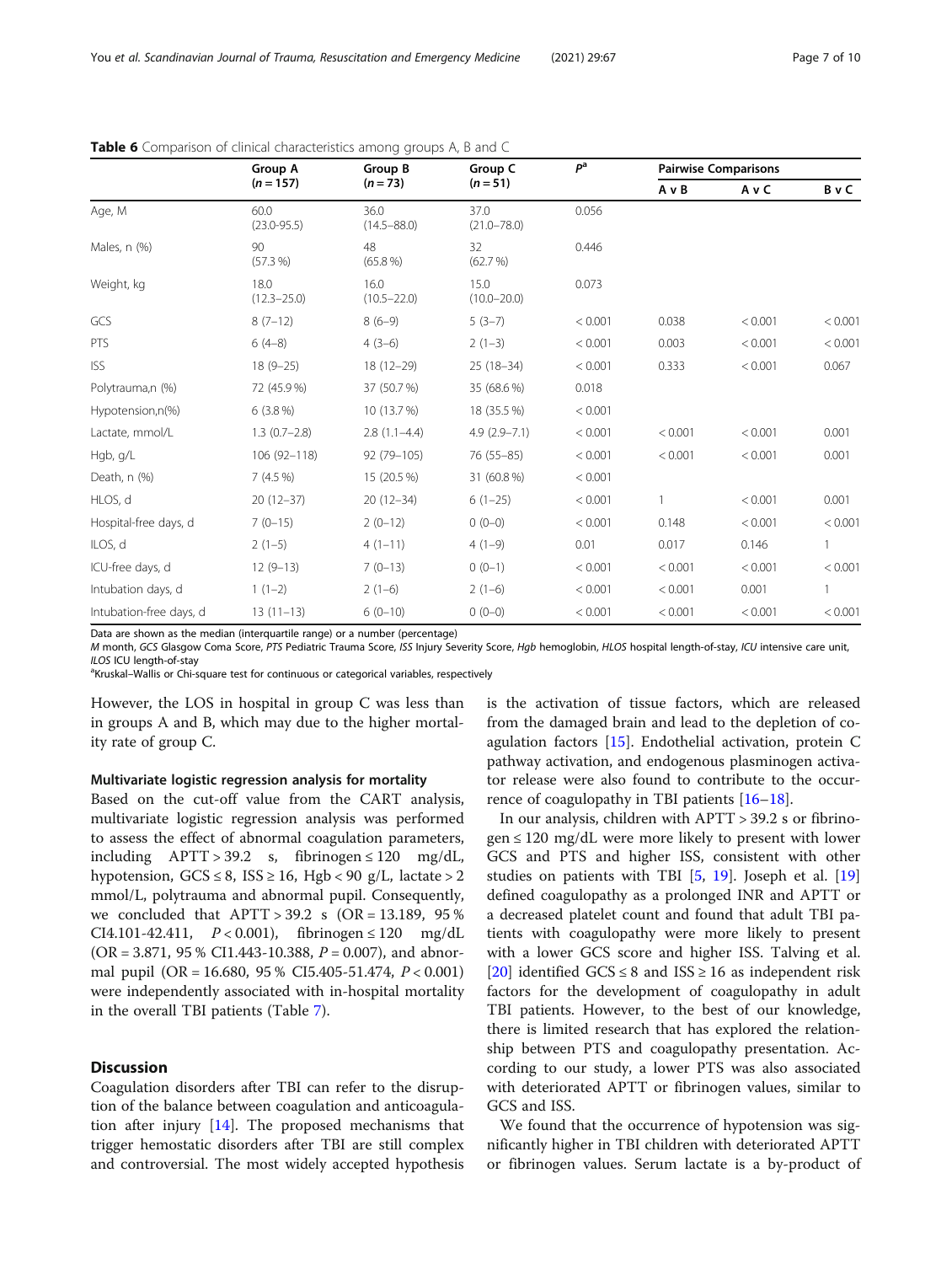<span id="page-7-0"></span>You et al. Scandinavian Journal of Trauma, Resuscitation and Emergency Medicine (2021) 29:67 Page 8 of 10



anaerobic metabolism and is always used as a marker of tissue hypoperfusion. In a previous study, we demonstrated that admission serum lactate could effectively predict mortality in children with moderate to severe TBI [\[21](#page-9-0)]. Moreover, in the present study, serum lactate was greatly increased in patients with abnormal APTT or fibrinogen. Lactate may be closely related to coagulation dysfunction in patients with TBI. Simone et al. [[22](#page-9-0)] demonstrated that TBI patients with acute coagulopathy had a higher lactate level than patients without coagulopathy and that increased lactate levels significantly correlated with decreased fibrinogen levels and increased D-dimers. However, Hayakawa et al. [\[7](#page-9-0)] found that the increase in lactate level was correlated with the impairment of coagulation and fibrinolytic parameters in the non-TBI group only; no such correlation was observed in the TBI group. Therefore, in children with traumatic brain injury, the relationship between the early lactate level and coagulation dysfunction requires further study.

APTT can sensitively reflect the consumption and/or dysfunction of factors XI, IX, and VIII [[23](#page-9-0)]. APTT is commonly used to define coagulation dysfunction and is significantly associated with a poor clinical outcome in TBI patients [[2,](#page-9-0) [5\]](#page-9-0). Nakae et al. [[24\]](#page-9-0) found that upward trends of APTT on admission and 3 h after injury were significant negative prognostic indicators in TBI patients,

| <b>Table 7</b> Multivariate logistic regression analysis in all TBI patients to identify risk factors at admission related to mortality |  |  |  |  |  |
|-----------------------------------------------------------------------------------------------------------------------------------------|--|--|--|--|--|
|                                                                                                                                         |  |  |  |  |  |

| Variate                     | Univariate logistic regression<br>unadjusted OR (95 % CI) | P value | Multivariate logistic regression<br>adjusted OR (95 % CI) | P value |  |
|-----------------------------|-----------------------------------------------------------|---------|-----------------------------------------------------------|---------|--|
| APTT > 39.2 s               | 14.655 (7.180-29.911)                                     | < 0.001 | 13.189 (4.101-42.411)                                     | < 0.001 |  |
| Fibrinogen $\leq 120$ mg/dL | 8.107 (3.947-16.652)                                      | < 0.001 | 3.871 (1.443-10.388)                                      | 0.007   |  |
| Hypotension                 | 4.342 (2.030-9.286)                                       | < 0.001 | $0.783$ $(0.232 - 2.642)$                                 | 0.694   |  |
| $GCS \leq 8$                | 5.905 (2.427-14.369)                                      | < 0.001 | 1.130 (0.344-3.707)                                       | 0.840   |  |
| $ISS \geq 16$               | 2.391 (1.070-5.341)                                       | 0.034   | $0.640(0.195 - 2.103)$                                    | 0.462   |  |
| Lactate $> 2$ mmol/l        | 13.544 (5.190-35.344)                                     | < 0.001 | 2.657 (0.836-8.444)                                       | 0.098   |  |
| Hqb < 90 q/L                | 3.116 (1.686-5.758)                                       | < 0.001 | $0.515(0.181 - 1.463)$                                    | 0.213   |  |
| Abnormal pupil              | 20.973 (8.541-51.502)                                     | < 0.001 | 16.680 (5.405-51.474)                                     | < 0.001 |  |
| Polytrauma                  | 1.920 (1.034-3.563)                                       | 0.039   | $0.865(0.328 - 2.281)$                                    | 0.769   |  |

OR odds ratio, CI confidence interval, APTT activated partial thromboplastin time, GCS Glasgow Coma Score, ISS Injury Severity Score, Hgb hemoglobin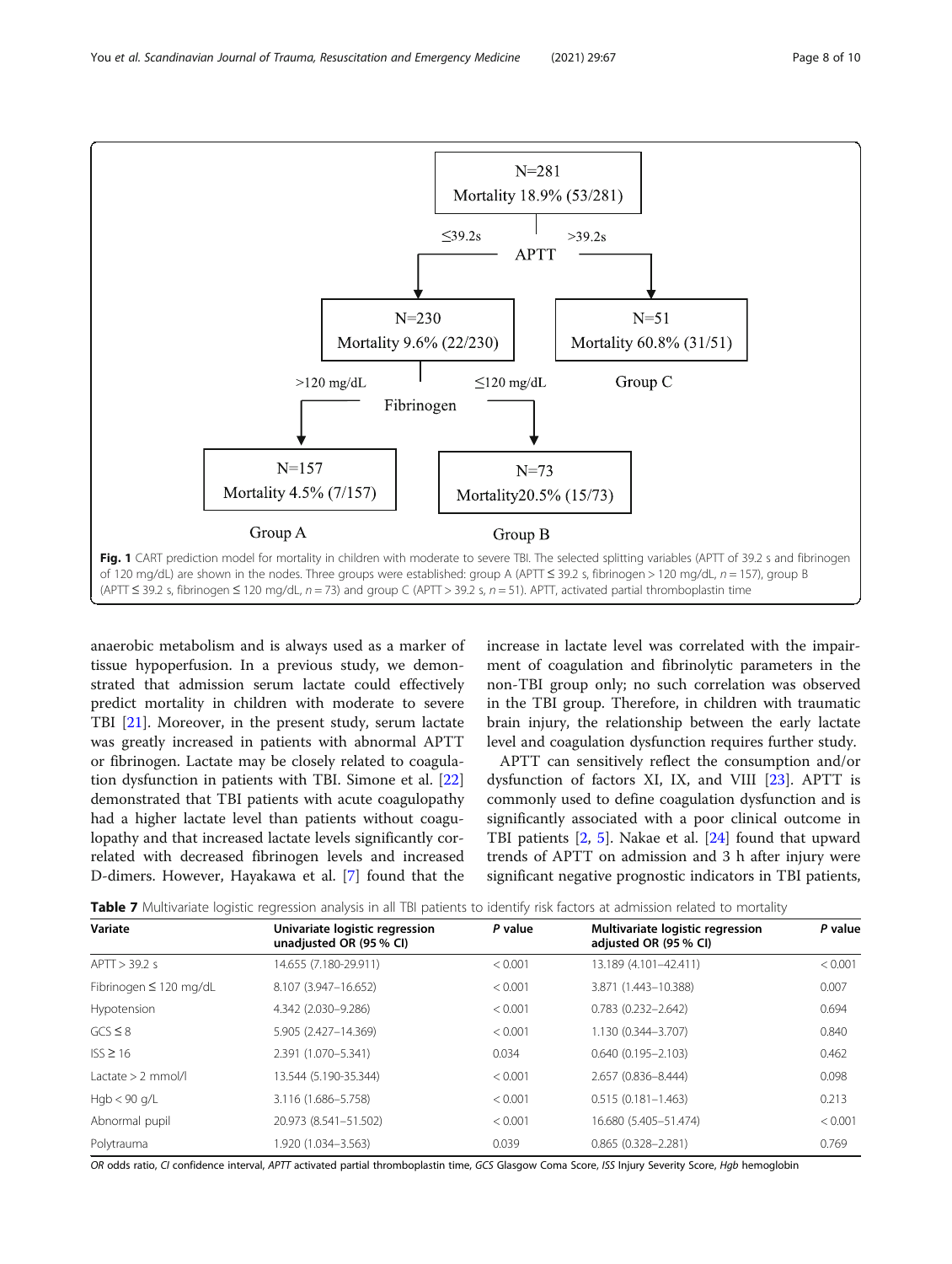and multivariate logistic regression analysis identified that APTT > 30.2 s was an independent risk factor for poor prognosis. In our analysis, ROC curve analysis showed that admission APTT can effectively predict mortality in children with moderate to severe TBI, and according to CART analysis, APTT was the optimal coagulation parameter to predict mortality and APTT > 39.2 s was independently associated with mortality after adjusting to other potential confounding factors. We argue that the APTT value at admission may potentially be useful as a predictor of mortality, which may help clinicians to better assess the severity of injury and take specific interventions to improve the prognosis of children with moderate to severe TBI.

Decreased fibrinogen is associated with deleterious effects for TBI. Tareq et al. [[25\]](#page-9-0) found that TBI patients in the PICH group showed a higher rate of decreased fibrinogen (fibrinogen level  $< 2$  g/L) than patients in the non-PICH group. When the fibrinogen level was  $\langle 2 \text{ g/L} \rangle$ at arrival, a PICH progression was three-times more likely to occur. Nakae et al. [[26\]](#page-9-0) revealed that among patients with TBI who did not receive a fresh frozen plasma transfusion, a fibrinogen level < 150 mg/dL at 3 h after injury was significantly associated with a higher duration of mechanical ventilation and lower GOS scores at discharge and 3 months after injury. From the CART analysis in the present study, we concluded that TBI patients in group B with normal APTT and decreased fibrinogen  $(\leq 120 \text{ mg/dL})$  had increased inhospital mortality, prolonged LOS in the ICU and hospital, and shortened ventilator-free days, ICU-free days, and hospital-free days than patients in group A, which indicated that fibrinogen was also an important coagulation parameter associated with poor outcome.

In addition to APTT and fibrinogen, other coagulation parameters were also found to significantly associate with mortality in TBI patients. Christian et al. [[27\]](#page-9-0) found that radiologic and clinical deterioration of TBI patients was significantly associated with an elevated INR. Joseph et al. [[19](#page-9-0)] reported that a platelet count of  $100 \times 10^3$ /uL or less was the strongest predictor of progression of the initial insult in repeat head computed tomography, need for neurosurgical intervention, and mortality in TBI patients. In the present study, we found that the platelet counts in the survivors and non-survivors were in the normal range, but the median platelet count was significantly lower in the non-survivor group, but this change was not observed in the subgroup of isolated TBI patients. We also observed that INR was significantly elevated in non-survivors compared to survivors and ROC curve analysis showed that INR could effectively predict mortality in children with TBI.

There were several limitations in our study. First, this is a single-center retrospective study. Since the sample size of isolated TBI patients in our study is relatively small, the stability of CART is limited. We only performed CART analysis and multivariate logistic regression analysis in the overall group and further multicenter researches is needed to explore the predictive value of admission coagulopathy for mortality in children with isolated TBI. Second, we did not evaluate the impact of the treatment of coagulation disorders on the outcome during hospitalization, such as the use of fresh frozen plasma, cryoprecipitate or platelets. Third, we only studied the impact of blood biomarkers collected at the time of admission on the prognosis of patients. The coagulation parameters at other time points after admission were not explored. Finally, we regard in-hospital mortality as the primary outcome, but longer-term functional outcomes were not evaluated.

#### Conclusions

Based on our study, the presence of admission of  $APTT > 39.2$  s and fibrinogen  $\leq 120$  mg/dL were independently associated with increased in-hospital mortality in pediatric TBI patients. Early identification and intervention of abnormal APTT and fibrinogen in pediatric TBI patients may be beneficial to their prognosis.

#### Acknowledgements

Not applicable.

#### Authors' contributions

YF conceived the study and coordinated and finalized the manuscript. FX participated in the coordination. CY participated in the design, data acquisition, database management, statistical analysis and preparation of the manuscript draft. SL participated in the analysis and database management. YF takes responsibility for the article as a whole. The author(s) read and approved the final manuscript.

#### Funding

This study was supported by Natural Science Foundation Project of Chongqing of China (No. cstc2020jcyj-msxmX1087).

#### Availability of data and materials

Anonymized data analyzed for the current study will be shared if a reasonable request is made by a qualified investigator to the corresponding author.

#### Declarations

#### Ethics approval and consent to participate

Ethical approval was obtained from the Institutional Ethics Review Board of Children's Hospital, Chongqing Medical University. The need for informed consent was waived due to the anonymous and observational nature of this study.

#### Consent for publication

Not applicable.

#### Competing interests

The authors declare that they have no conflicts of interest.

#### Author details

<sup>1</sup>Department of Critical Care Medicine, Children's Hospital, Chongqing Medical University, 136# Zhongshan Er Road, Yu Zhong District, 400014 Chongqing, People's Republic of China. <sup>2</sup> Ministry of Education Key Laboratory of Child Development and Disorders, 400014 Chongqing,